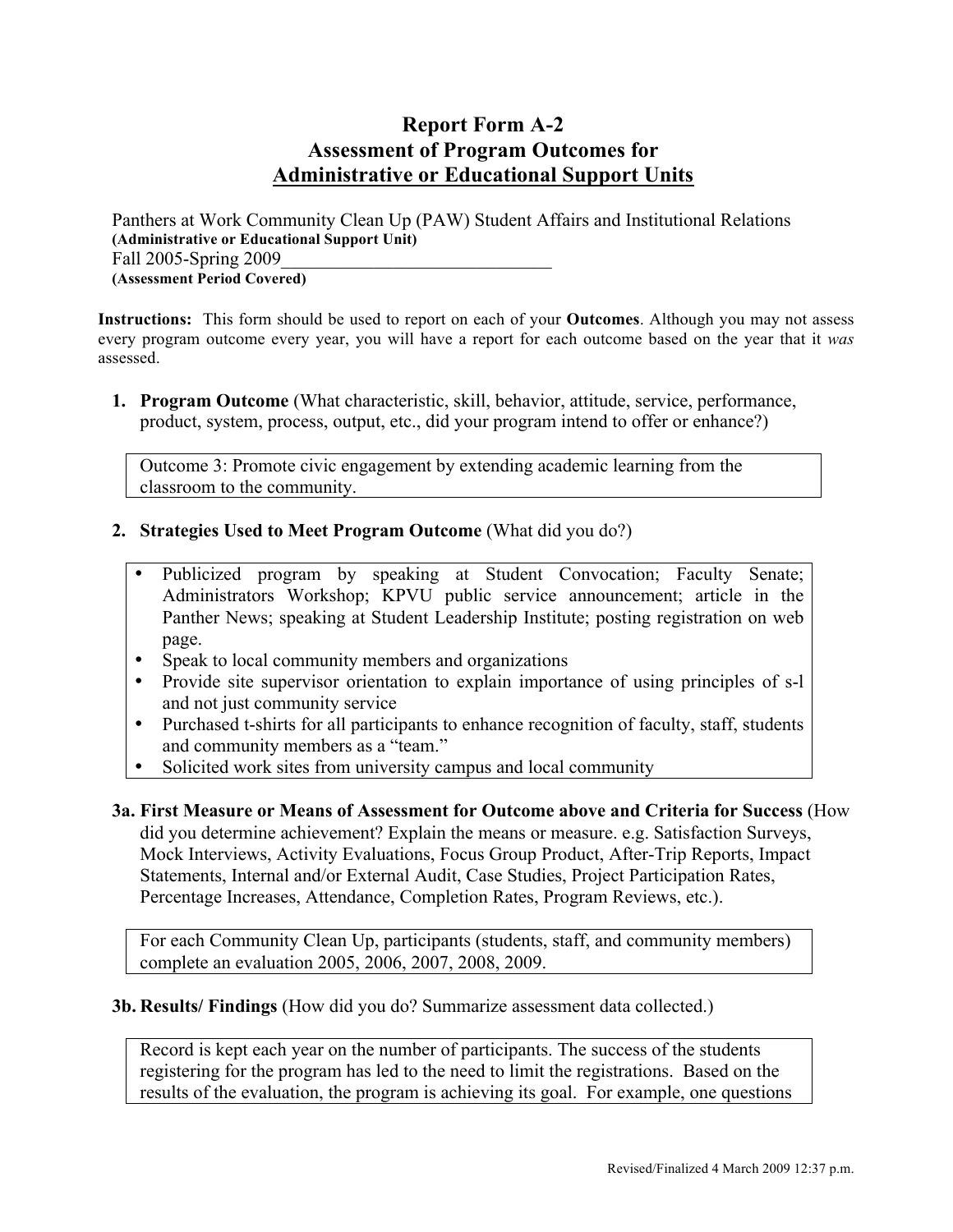asked is "Will this project impact your participation in future community service projects?" Overwhelming, the participants report that as a result of participating in PAW, they will volunteer for other community service projects. Also, based on the number of participants, the program is achieving its goal. Highlights from the Spring 2009 Community Clean Up indicated: 96% of the participants agreed or strongly agreed that the Project raised my awareness of my responsibility to the community; 67% stated that they will volunteer for more community service projects and 33% reported they were already engaged in community service. (n=110 participants completing the evaluation for this project)

**3c. Use of Results** (How did you use the findings, e.g., maintain, improve, change, etc.)

The results of the evaluations have been used to make many changes in the program.

- Students comments that the registration was not well organized. We put the registration on line to make the process more orderly.
- Students commented that we did not provide enough water. We made water available to each student before they left for their work site and then had additional water delivered to their work site.
- Students commented that we needed to offer more opportunities for service. We organized a clean up after Hurricane Ike last fall and instituted a Spring 2009 PAW.
- Students commented that we needed to offer more food for breakfast, we increased the items on the breakfast menu.
- Students commented that the transportation process was not well organized. We solicited support from the Navy and Army ROTC to plan the transportation logistics.
- Students asked us to better advertise the program. We now speak to all student organizational meetings prior to the Clean Up, post it on the web page, and take flyers to the residence halls which has resulted in too many applicants. This required us to limit the number of participants.
- •

.

**4a. Second Measure or Means of Assessment for Outcome above and Criteria for Success, if available** (How did you determine achievement? Explain the means or measure. e.g. Satisfaction Surveys, Mock Interviews, Activity Evaluations, Focus Group Product, After-Trip Reports, Impact Statements, Internal and/or External Audit, Case Studies, Project Participation Rates, Percentage Increases, Attendance, Completion Rates, Program Reviews, etc.).

## **4b. Results/ Findings** (How did you do? Summarize assessment data collected.)

**4c. Use of Results** (How did you use the findings, e.g., maintain, improve, change, etc.)